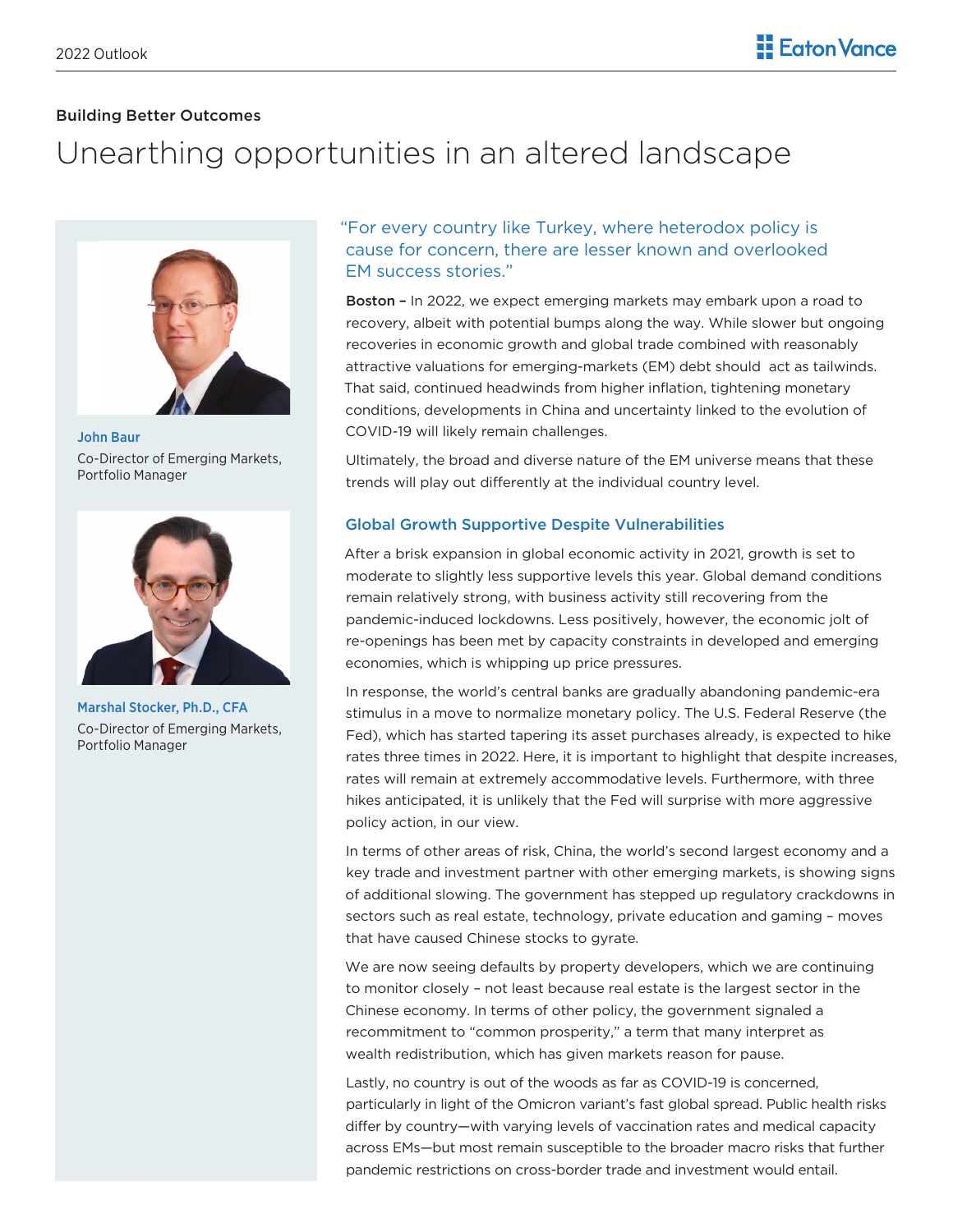## Valuations Particularly Attractive in Local Rates

Notwithstanding the importance of growth, economic activity alone is not the key determinant for the performance of emerging-markets debt, as we saw in 2021 – a year of economic renewal and underwhelming performance on EM debt indexes. On balance, we remain neutral to slightly positive on the main performance drivers for the asset class, as outlined below:

- **Rates:** Relative rates between emerging and developed markets remain attractive, with a wide and positive differential. We believe rates will be a key return driver for EM local debt in 2022.
- **Currencies:** Foreign exchange is an area where we see pockets of value, but broadly currencies appear fairly priced relative to the risk. On a nominal and real effective exchange rate basis (REER), EM currencies experienced a broad weakening over 2021, but we continue to see attractive opportunities on a selective basis.
- **Sovereign spreads:** The compensation available in the hard-currency sovereign market is starting to look slightly more compelling, with value opening up as spreads edged above long-term averages in late 2021.
- **Corporate spreads:** Spreads also widened for corporate EM debt late last year, but remain relatively tight outside of Asia. Opportunities remain on a selective basis for mangers able to dig deeper in order to unearth value.

EM Debt Offers an Attractive Yield Advantage EM Debt Offers an Attractive Yield Advantage

Exhibit A

# -1.00% 0.00% 1.00% 2.00% 3.00% Developed Markets Emerging Markets Real Yields

Sources: Bloomberg, J.P. Morgan, Eaton Vance. As of December 20, 2021. Real yields are calculated as nominal yield minus headline inflation expected in 18-30 months by economists surveyed by Bloomberg. Excludes Argentina, Turkey, and Romania. Data provided is for informational use only. Past performance is no guarantee of future results. See end of report for important additional information.

### Off the Beaten Path

While we foresee a somewhat supportive macro backdrop in 2022, a number of broad risks remain. In such an environment, capitalizing on the full breadth of EM opportunities is necessary to identify idiosyncratic country stories, which can drive performance and add diversification to portfolios.

For every country like Turkey, where heterodox policy is cause for concern, there are lesser known and overlooked EM success stories, such as Egypt and Ukraine.

As a case in point, Egypt is set to relist on the J.P. Morgan Govt. Bond Index-EM (GBI-EM) Global Diversified at the end of January in recognition of the country's efforts to simplify access to its local bond market.

Ukraine is another GBI-EM candidate for inclusion later in the year. While the country's leadership has done much to strengthen the economy and public finances, it must be noted that external risks emanating from a retaliatory Russia complicate the picture.

Bottom line: We remain cautiously optimistic in our outlook for 2022, given the still favorable backdrop for global growth as well as EM debt valuations – which are particularly attractive in the local rates segment. That said, several macro risks remain and should be monitored closely. As ever, we believe that the best opportunities are to be found at the country level, where broader macro risks can be mitigated by tapping into unique and differentiated performance drivers.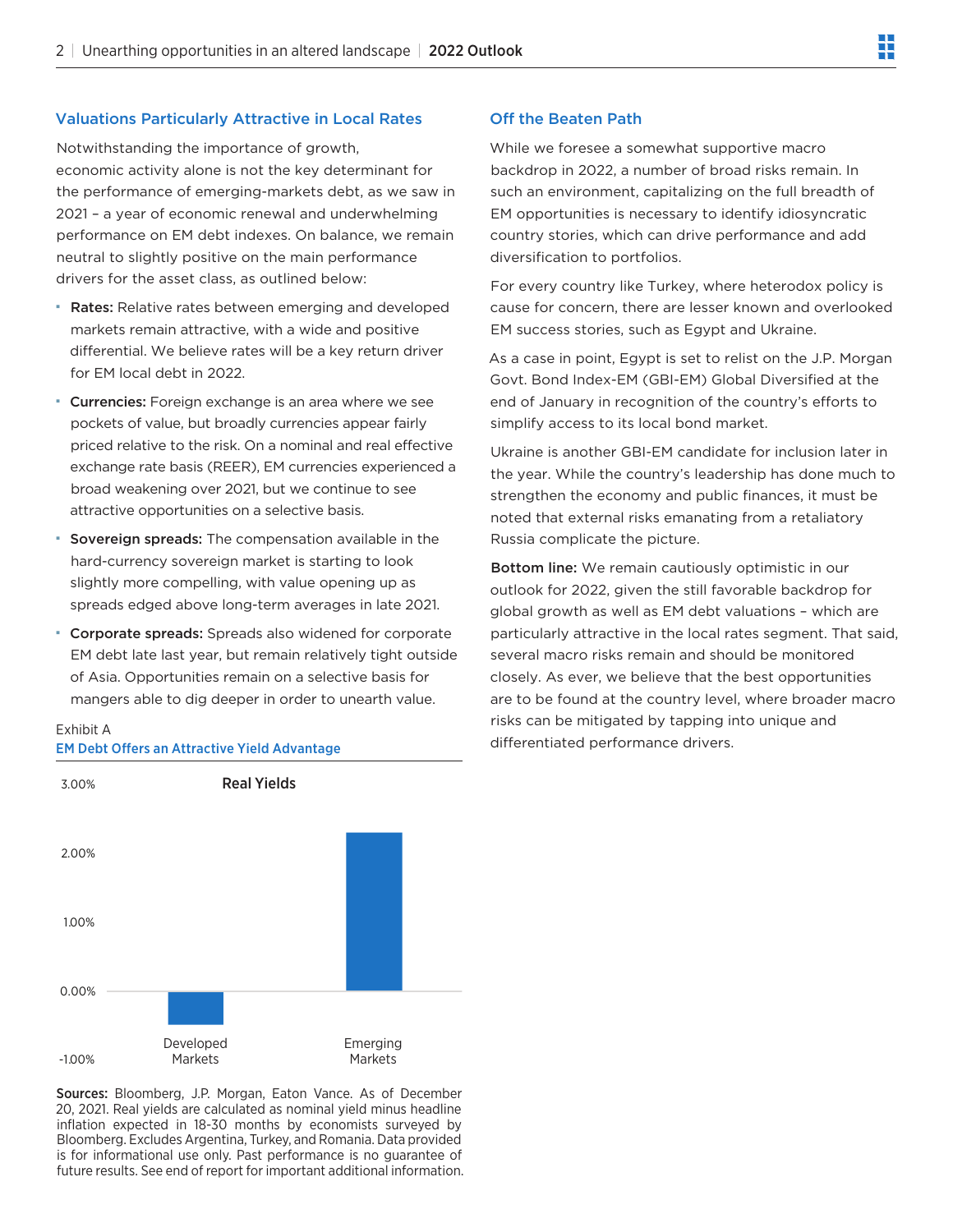#### Risk Considerations

Investing entails risks and there can be no assurance that any strategy will achieve profits or avoid incurring losses.

Emerging Markets Debt - The value of investments may increase or decrease in response to economic, and financial events (whether real, expected or perceived) in the U.S. and global markets. Investments in foreign instruments or currencies can involve greater risk and volatility than U.S. investments because of adverse market, economic, political, regulatory, geopolitical, currency exchange rates or other conditions. In emerging or frontier countries, these risks may be more significant. Investments in debt instruments may be affected by changes in the creditworthiness of the issuer and are subject to the risk of non-payment of principal and interest. The value of income securities also may decline because of real or perceived concerns about the issuer's ability to make principal and interest payments. Exposure to derivatives involves risks different from, or possibly greater than, the risks associated with investing directly in securities and other investments. As interest rates rise, the value of certain income investments is likely to decline. The value of commodities investments will generally be affected by overall market movements and factors specific to a particular industry or commodity, including weather, embargoes, tariffs, or health, political, international and regulatory developments.

#### Important Information

Date-of Data: As of December 27, 2021.

There is no guarantee that any investment strategy will work under all market conditions, and each investor should evaluate their ability to invest for the long-term, especially during periods of downturn in the market.

#### A separately managed account may not be appropriate for all investors. Separate accounts managed according to the particular Strategy may include securities that may not necessarily track the performance of a particular index. A minimum asset level is required.

#### For important information about the investment managers, please refer to Form ADV Part 2.

The views and opinions and/or analysis expressed are those of the author or the investment team as of the date of preparation of this material and are subject to change at any time without notice due to market or economic conditions and may not necessarily come to pass. Furthermore, the views will not be updated or otherwise revised to reflect information that subsequently becomes available or circumstances existing, or changes occurring, after the date of publication. The views expressed do not reflect the opinions of all investment personnel at Morgan Stanley Investment Management (MSIM) and its subsidiaries and affiliates (collectively "the Firm"), and may not be reflected in all the strategies and products that the Firm offers.

Forecasts and/or estimates provided herein are subject to change and may not actually come to pass. Information regarding expected market returns and market outlooks is based on the research, analysis and opinions of the authors or the investment team. These conclusions are speculative in nature, may not come to pass and are not intended to predict the future performance of any specific strategy or product the Firm offers. Future results may differ significantly depending on factors such as changes in securities or financial markets or general economic conditions.

This material has been prepared on the basis of publicly available information, internally developed data and other third-party sources believed to be reliable. However, no assurances are provided regarding the reliability of such information and the Firm has not sought to independently verify information taken from public and third-party sources.

This material is a general communication, which is not impartial and all information provided has been prepared solely for informational and educational purposes and does not constitute an offer or a recommendation to buy or sell any particular security or to adopt any specific investment strategy. The information herein has not been based on a consideration of any individual investor circumstances and is not investment advice, nor should it be construed in any way as tax, accounting, legal or regulatory advice. To that end, investors should seek independent legal and financial advice, including advice as to tax consequences, before making any investment decision.

The Firm does not provide tax advice. The tax information contained herein is general and is not exhaustive by nature. It was not intended or written to be used, and it cannot be used by any taxpayer, for the purpose of avoiding penalties that may be imposed on the taxpayer. Each Jurisdiction tax laws are complex and constantly changing. You should always consult your own legal or tax professional for information concerning your individual situation.

Charts and graphs provided herein are for illustrative purposes only. Past performance is no guarantee of future results.

The indexes are unmanaged and do not include any expenses, fees or sales charges. It is not possible to invest directly in an index. Any index referred to herein is the intellectual property (including registered trademarks) of the applicable licensor. Any product based on an index is in no way sponsored, endorsed, sold or promoted by the applicable licensor and it shall not have any liability with respect thereto.

This material is not a product of Morgan Stanley's Research Department and should not be regarded as a research material or a recommendation.

The Firm has not authorized financial intermediaries to use and to distribute this material, unless such use and distribution is made in accordance with applicable law and regulation. Additionally, financial intermediaries are required to satisfy themselves that the information in this material is appropriate for any person to whom they provide this material in view of that person's circumstances and purpose. The Firm shall not be liable for, and accepts no liability for, the use or misuse of this material by any such financial intermediary.

This material may be translated into other languages. Where such a translation is made this English version remains definitive. If there are any discrepancies between the English version and any version of this material in another language, the English version shall prevail.

The whole or any part of this material may not be directly or indirectly reproduced, copied, modified, used to create a derivative work, performed, displayed, published, posted, licensed, framed, distributed or transmitted or any of its contents disclosed to third parties without the Firm's express written consent. This material may not be linked to unless such hyperlink is for personal and non-commercial use. All information contained herein is proprietary and is protected under copyright and other applicable law.

Eaton Vance and Calvert are part of Morgan Stanley Investment Management. Morgan Stanley Investment Management is the asset management division of Morgan Stanley.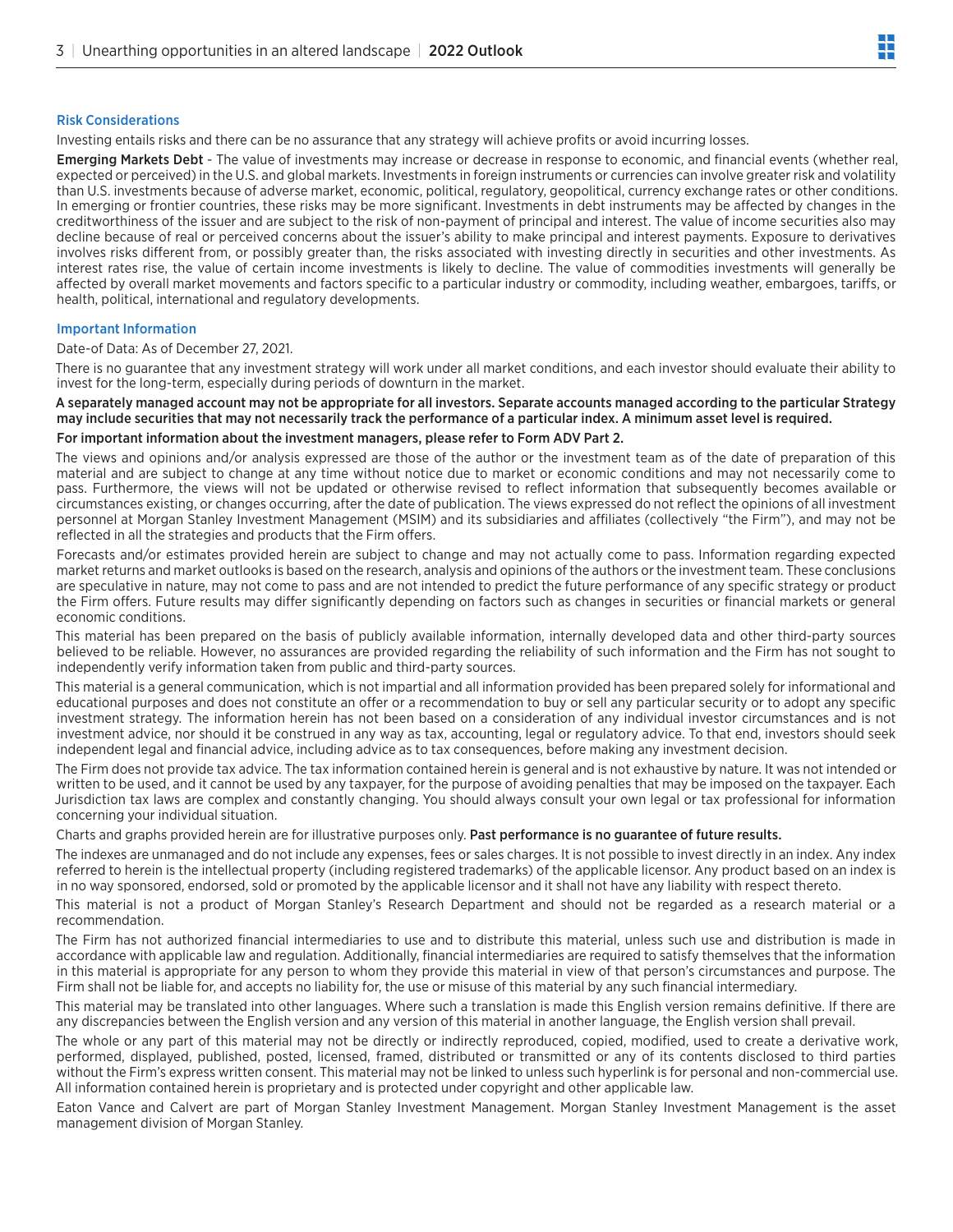#### **Distribution**

This material is only intended for and will only be distributed to persons resident in jurisdictions where such distribution or availability would not be contrary to local laws or regulations.

MSIM, the asset management division of Morgan Stanley (NYSE: MS), and its affiliates have arrangements in place to market each other's products and services. Each MSIM affiliate is regulated as appropriate in the jurisdiction it operates. MSIM's affiliates are: Eaton Vance Management (International) Limited, Eaton Vance Advisers International Ltd, Calvert Research and Management, Eaton Vance Management, Parametric Portfolio Associates LLC, Atlanta Capital Management LLC, Eaton Vance Management International (Asia) Pte. Ltd.

This material has been issued by any one or more of the following entities:

#### EMEA:

This material is for Professional Clients/Accredited Investors only.

In the EU, MSIM and Eaton Vance materials are issued by MSIM Fund Management (Ireland) Limited ("FMIL"). FMIL is regulated by the Central Bank of Ireland and is incorporated in Ireland as a private company limited by shares with company registration number 616661 and has its registered address at The Observatory, 7-11 Sir John Rogerson's Quay, Dublin 2, D02 VC42, Ireland.

Outside the EU, MSIM materials are issued by Morgan Stanley Investment Management Limited (MSIM Ltd) is authorized and regulated by the Financial Conduct Authority. Registered in England. Registered No. 1981121. Registered Office: 25 Cabot Square, Canary Wharf, London E14 4QA.

In Switzerland, MSIM materials are issued by Morgan Stanley & Co. International plc, London (Zurich Branch) Authorized and regulated by the Eidgenössische Finanzmarktaufsicht ("FINMA"). Registered Office: Beethovenstrasse 33, 8002 Zurich, Switzerland.

Outside the US and EU, Eaton Vance materials are issued by Eaton Vance Management (International) Limited ("EVMI") 125 Old Broad Street, London, EC2N 1AR, UK, which is authorized and regulated in the United Kingdom by the Financial Conduct Authority.

Italy: MSIM FMIL (Milan Branch), (Sede Secondaria di Milano) Palazzo Serbelloni Corso Venezia, 16 20121 Milano, Italy. The Netherlands: MSIM FMIL (Amsterdam Branch), Rembrandt Tower, 11th Floor Amstelplein 11096HA, Netherlands. France: MSIM FMIL (Paris Branch), 61 rue de Monceau 75008 Paris, France. Spain: MSIM FMIL (Madrid Branch), Calle Serrano 55, 28006, Madrid, Spain.

#### Middle East:

Dubai: MSIM Ltd (Representative Office, Unit Precinct 3-7th Floor-Unit 701 and 702, Level 7, Gate Precinct Building 3, Dubai International Financial Centre, Dubai, 506501, United Arab Emirates. Telephone: +97 (0)14 709 7158).

EVMI utilizes a third-party organization in the Middle East, Wise Capital (Middle East) Limited ("Wise Capital"), to promote the investment capabilities of Eaton Vance to institutional investors. For these services, Wise Capital is paid a fee based upon the assets that Eaton Vance provides investment advice to following these introductions.

U.S.: A separately managed account may not be appropriate for all investors. Separate accounts managed according to the Strategy include a number of securities and will not necessarily track the performance of any index. Please consider the investment objectives, risks and fees of the Strategy carefully before investing. A minimum asset level is required. For important information about the investment managers, please refer to Form ADV Part 2.

Please consider the investment objectives, risks, charges and expenses of the funds carefully before investing. The prospectuses contain this and other information about the funds. To obtain a prospectus for the Morgan Stanley funds please download one at morganstanley. com/im or call 1-800-548-7786 for the Eaton Vance and Calvert Funds please download one at https://funds.eatonvance.com/open-endmutual-fund-documents.php or contact your financial professional. Please read the prospectus carefully before investing.

Morgan Stanley Distribution, Inc. serves as the distributor for Morgan Stanley Funds.

Eaton Vance Distributors, Inc. ("EVD"), serves as the distributor for Eaton Vance and Calvert Funds.

Hong Kong: This material has been issued by Morgan Stanley Asia Limited for use in Hong Kong and shall only be made available to "professional investors" as defined under the Securities and Futures Ordinance of Hong Kong (Cap 571). The contents of this material have not been reviewed nor approved by any regulatory authority including the Securities and Futures Commission in Hong Kong. Accordingly, save where an exemption is available under the relevant law, this material shall not be issued, circulated, distributed, directed at, or made available to, the public in Hong Kong. Singapore: This material should not be considered to be the subject of an invitation for subscription or purchase, whether directly or indirectly, to the public or any member of the public in Singapore other than (i) to an institutional investor under section 304 of the Securities and Futures Act, Chapter 289 of Singapore ("SFA"); (ii) to a "relevant person" (which includes an accredited investor) pursuant to section 305 of the SFA, and such distribution is in accordance with the conditions specified in section 305 of the SFA; or (iii) otherwise pursuant to, and in accordance with the conditions of, any other applicable provision of the SFA. This publication has not been reviewed by the Monetary Authority of Singapore. Eaton Vance Management International (Asia) Pte. Ltd. ("EVMIA") holds a Capital Markets Licence under the Securities and Futures Act of Singapore ("SFA") to conduct, among others, fund management, is an exempt Financial Adviser pursuant to the Financial Adviser Act Section 23(1)(d) and is regulated by the Monetary Authority of Singapore ("MAS"). Eaton Vance Management, Eaton Vance Management (International) Limited and Parametric Portfolio Associates® LLC holds an exemption under Paragraph 9, 3rd Schedule to the SFA in Singapore to conduct fund management activities under an arrangement with EVMIA and subject to certain conditions. None of the other Eaton Vance group entities or affiliates holds any licences, approvals or authorisations in Singapore to conduct any regulated or licensable activities and nothing in this material shall constitute or be construed as these entities or affiliates holding themselves out to be licensed, approved, authorised or regulated in Singapore, or offering or marketing their services or products. Australia: This publication is disseminated in Australia by Morgan Stanley Investment Management (Australia) Pty Limited ACN: 122040037, AFSL No. 314182, which accept responsibility for its contents. This publication, and any access to it, is intended only for "wholesale clients" within the meaning of the Australian Corporations Act. EVMI is exempt from the requirement to hold an Australian financial services license under the Corporations Act in respect of the provision of financial services to wholesale clients as defined in the Corporations Act 2001 (Cth) and as per the ASIC Corporations (Repeal and Transitional) Instrument 2016/396. Calvert Research and Management, ARBN 635 157 434 is regulated by the U.S. Securities and Exchange Commission under U.S. laws which differ from Australian laws. Calvert Research and Management is exempt from the requirement to hold an Australian financial services license in accordance with class order 03/1100 in respect of the provision of financial services to wholesale clients in Australia.